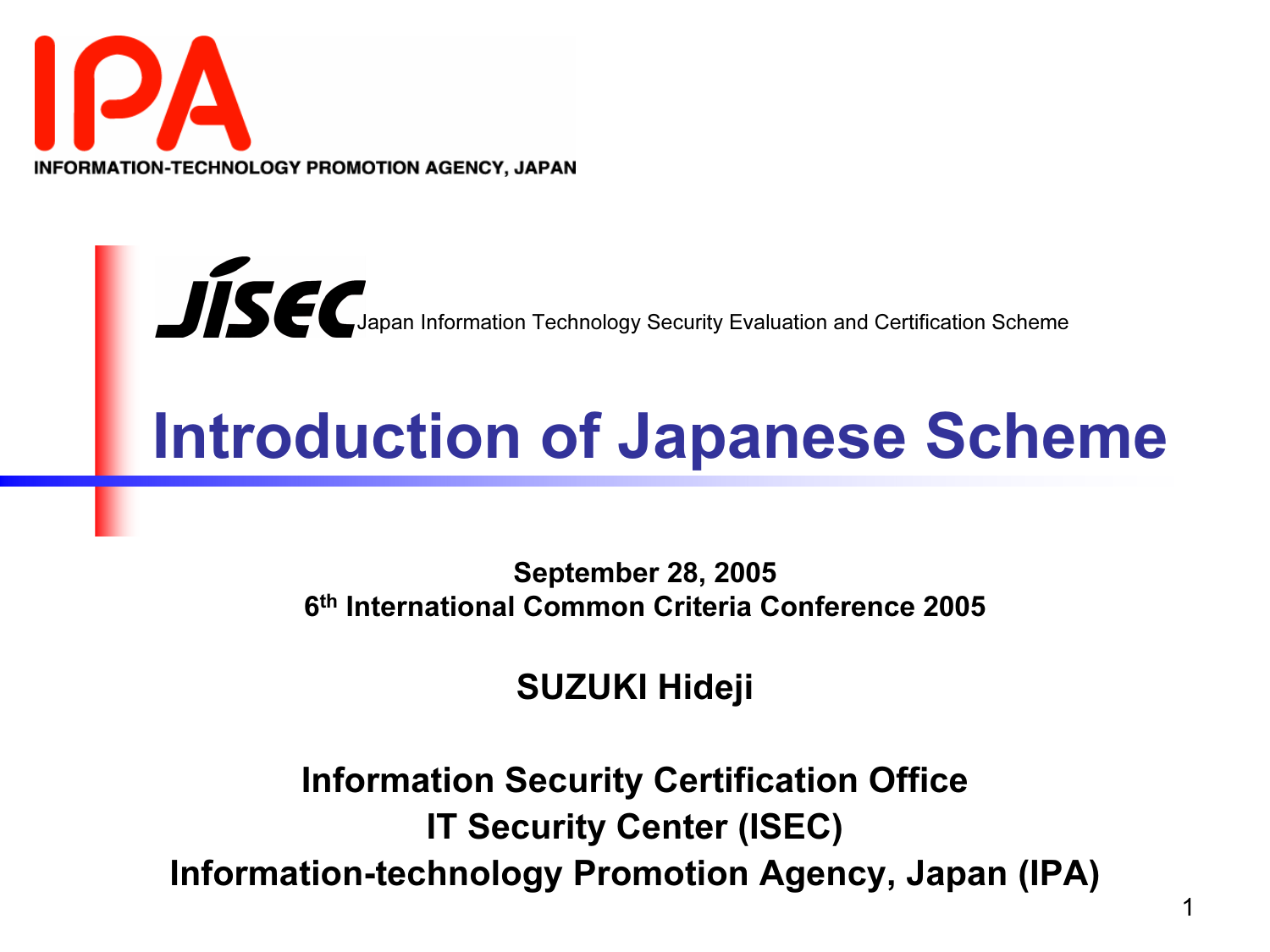

## Overview of IT Security Center (IPA/ISEC)

IPA/ISEC (Information-technology SEcurity Center) Mission: IT Security Enhancement in Japan Mission: IT Security Enhancement in Japan Establishment: January, 1997 6 Groups Establishment: January, 1997 6 Groups IPA/ISEC (Information-technology SEcurity Center)

- Virus & Unauthorized Access Countermeasures Group Countermeasures Against Computer Viruses and Unauthorized Computer Access - Information Security Engineering Laboratory Vulnerability Information Handling and Vulnerability Analysis

#### - Information Security Certification Office

- IT Security Evaluation and Certification (Certification Body in Japan)
- Cryptography Research Group
	- Cryptography Research and Evaluation Activity (CRYPTREC Project)
- Planning and Research Group

Study, Research, Analysis and Development for Information Security

- Global Alliance Group

Promote information security awareness

Promote relationship with domestic and international security organizations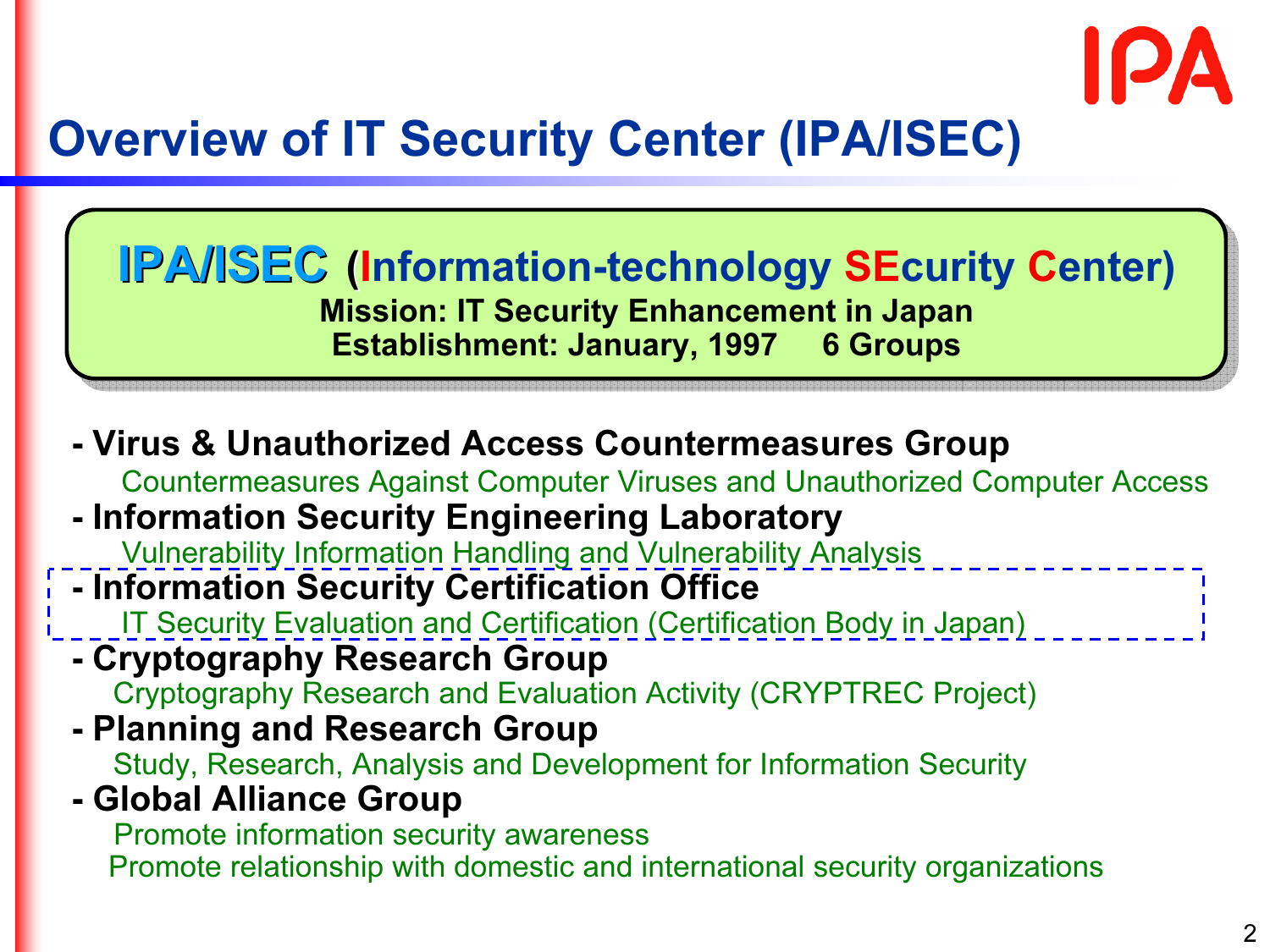

## The agreement made within government

The ministries agreed to make use of the CC scheme for government procurement in March,2001.

In this agreement, it is **recommended** to use this scheme according to the level of importance in the system which each ministry will procure.

## Agreement

- The ministries should procure IT products and systems which were evaluated and certified under this scheme.
- The ministries should let vendors have ST of IT products and systems that they will procure evaluated under this scheme.

JISEC was established in April, 2001.

Japan became a member of CCRA in October 2003.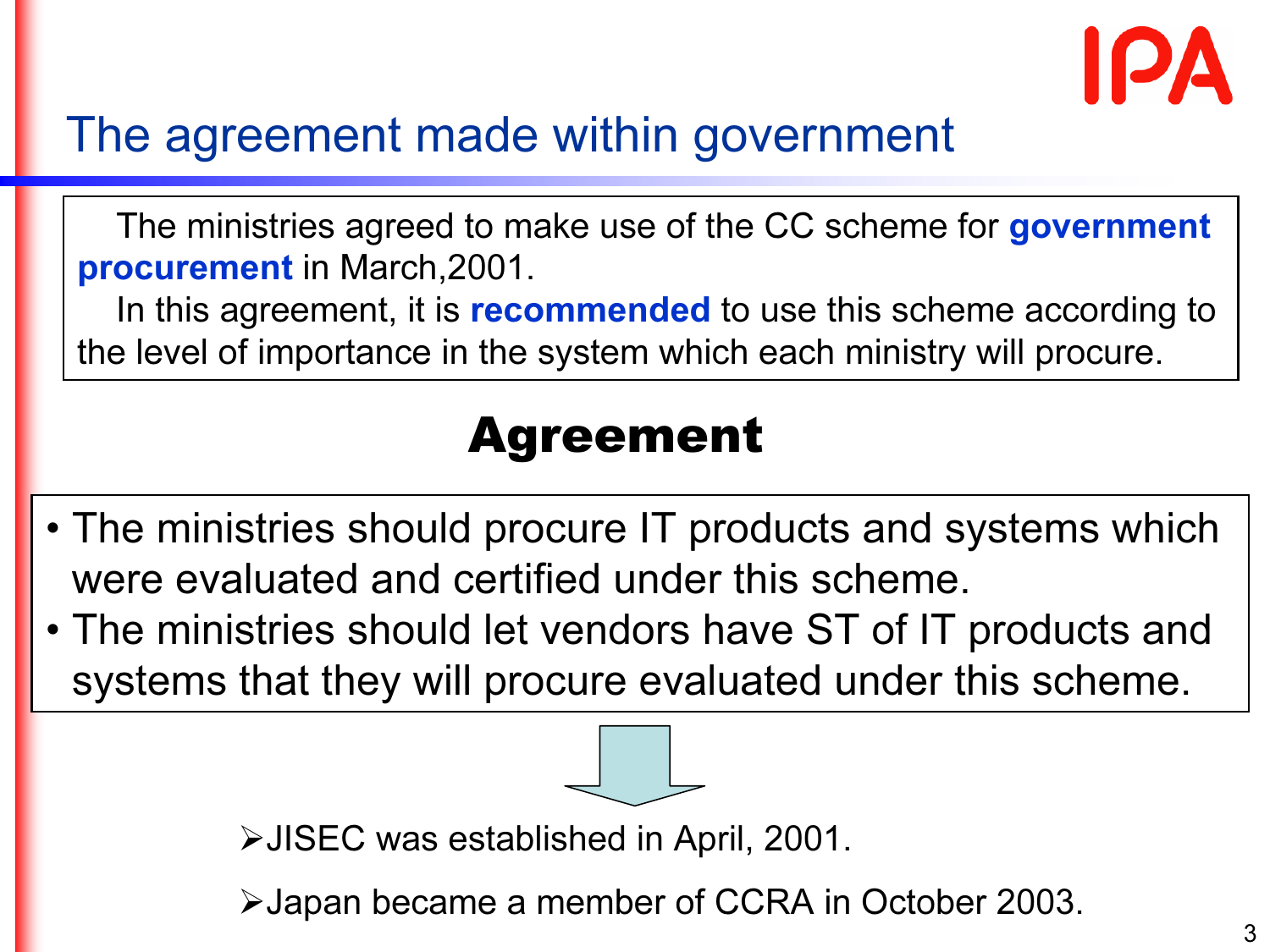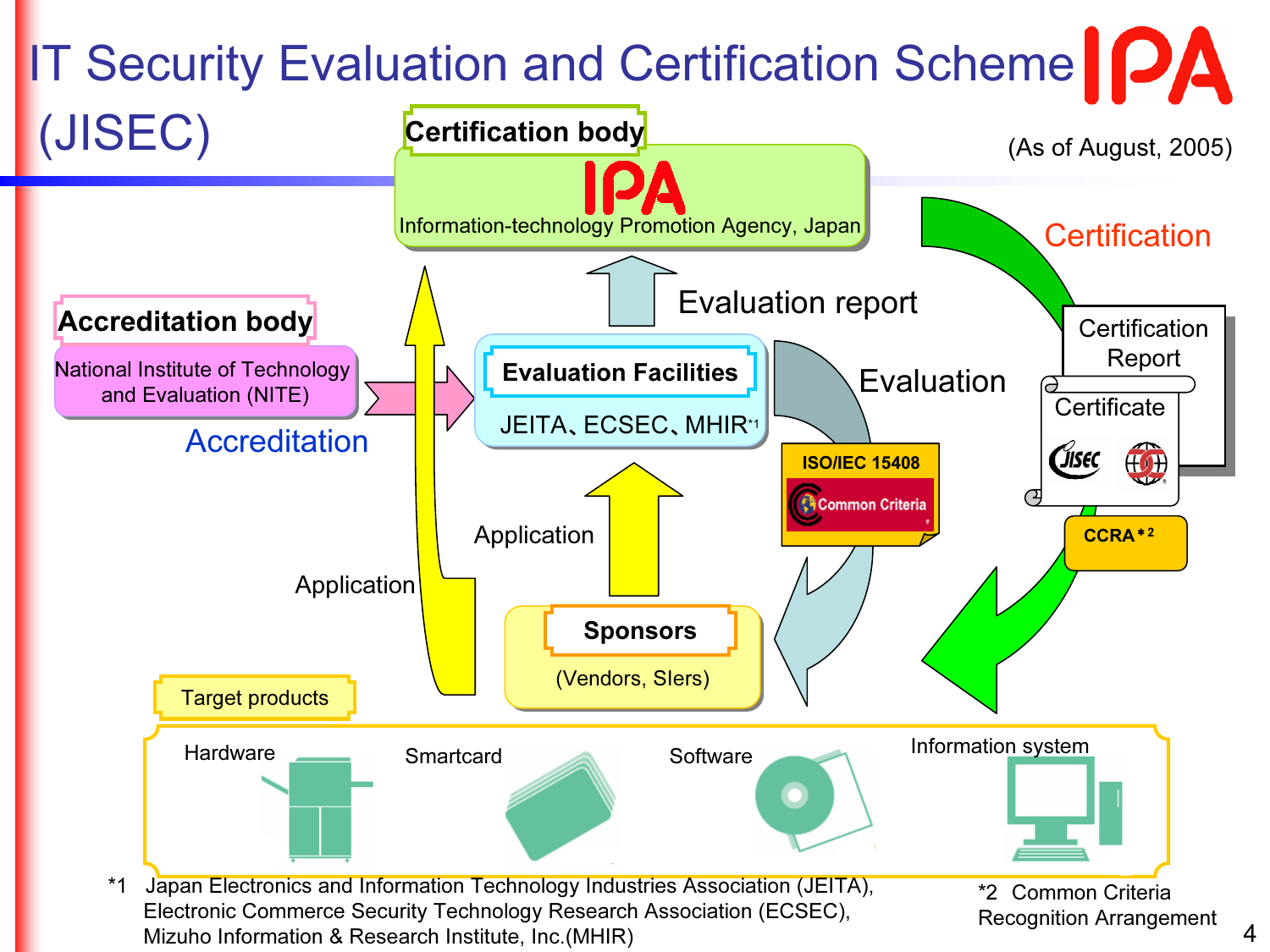

# ST Evaluation/Confirmation scheme

- It takes long time and much cost to evaluate products even for EAL2 or 3 and more for systems.
- Even evaluating of ST enables us to verify a lot of security issues in products and systems.



Japan establishes a original scheme.

# ST Evaluation /Confirmation scheme

 This scheme is effective, especially in case of systems and low priced products.

 $\triangleright$  1st step to the successful evaluation and certification (past records : 4 STs)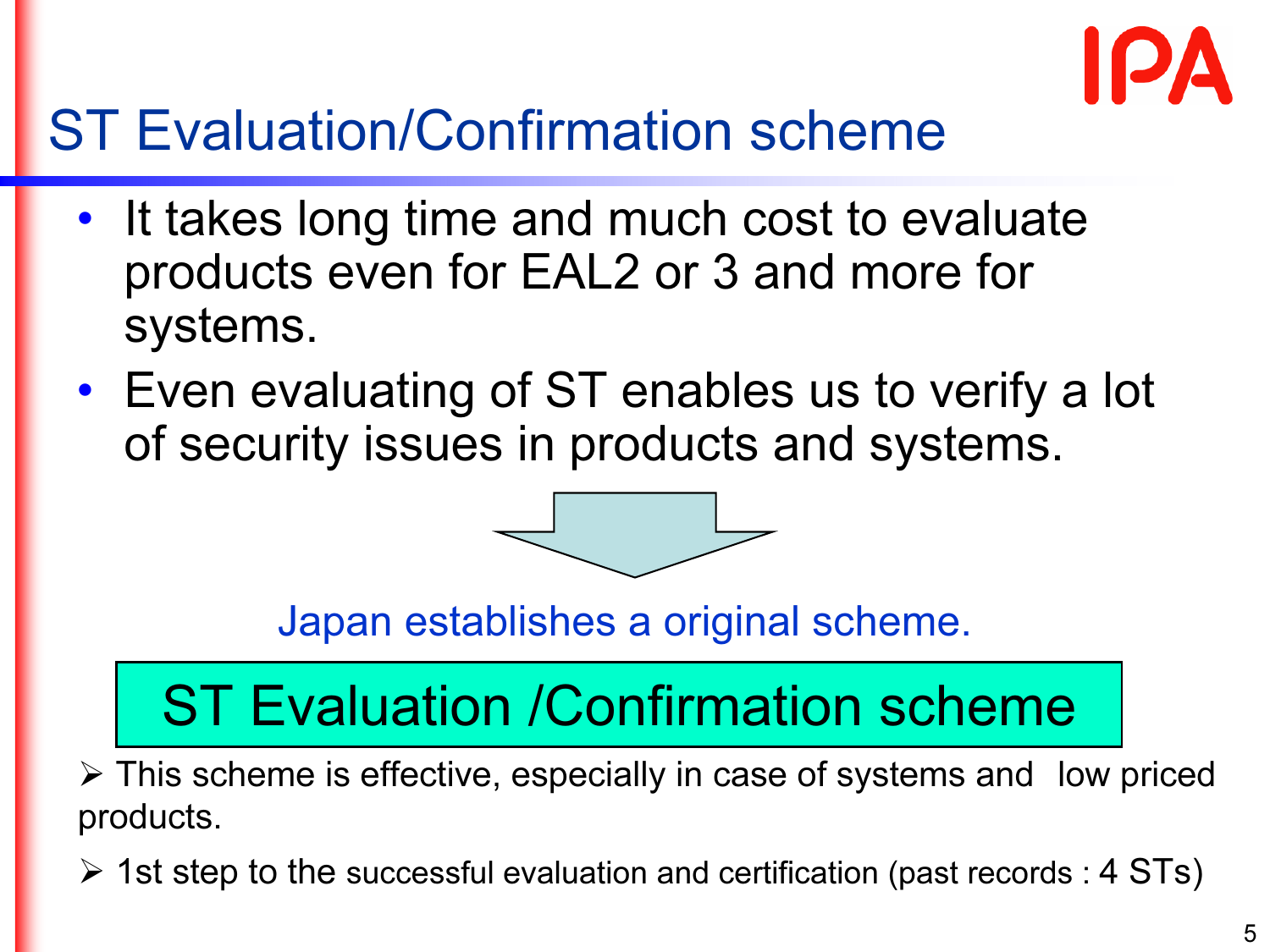



| Category                    | <b>FY2001</b> | <b>FY2002</b> | <b>FY2003</b> | <b>FY2004</b> | <b>Total</b> |
|-----------------------------|---------------|---------------|---------------|---------------|--------------|
| Certification               |               |               | 5             | 17            | 24           |
| <b>Assurance Continuity</b> |               |               |               |               |              |
| <b>ST Confirmation</b>      |               | J             | 6             | 15            | 24           |
| Total                       |               | 5             | 11            | 35            | -51          |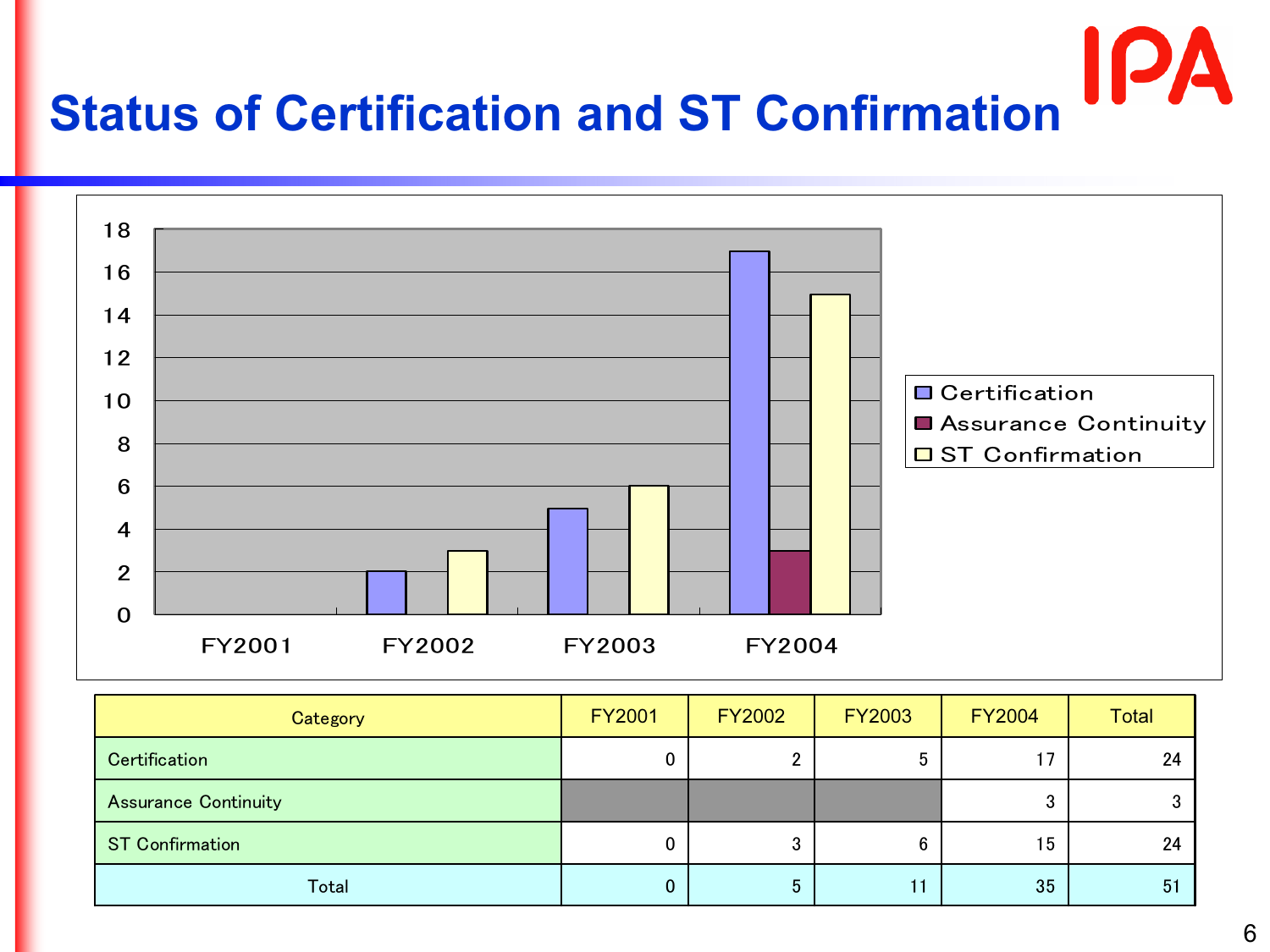

#### Number of Certificates per TOE type



| <b>TOE</b> type                           |  |    | FY2001   FY2002   FY2003   FY2004 | I ota |
|-------------------------------------------|--|----|-----------------------------------|-------|
| MFP(multifunction product)                |  |    |                                   |       |
| <b>Smart Card</b>                         |  |    |                                   |       |
| PKI(Certification/Registration Authority) |  |    |                                   |       |
| <b>Document Management</b>                |  |    |                                   |       |
| Database                                  |  |    |                                   |       |
| Firewal                                   |  |    |                                   |       |
| <b>Digital Camera</b>                     |  |    |                                   |       |
| <b>Financial Terminal</b>                 |  |    |                                   |       |
| <b>Launcher Software</b>                  |  |    |                                   |       |
|                                           |  | г, |                                   |       |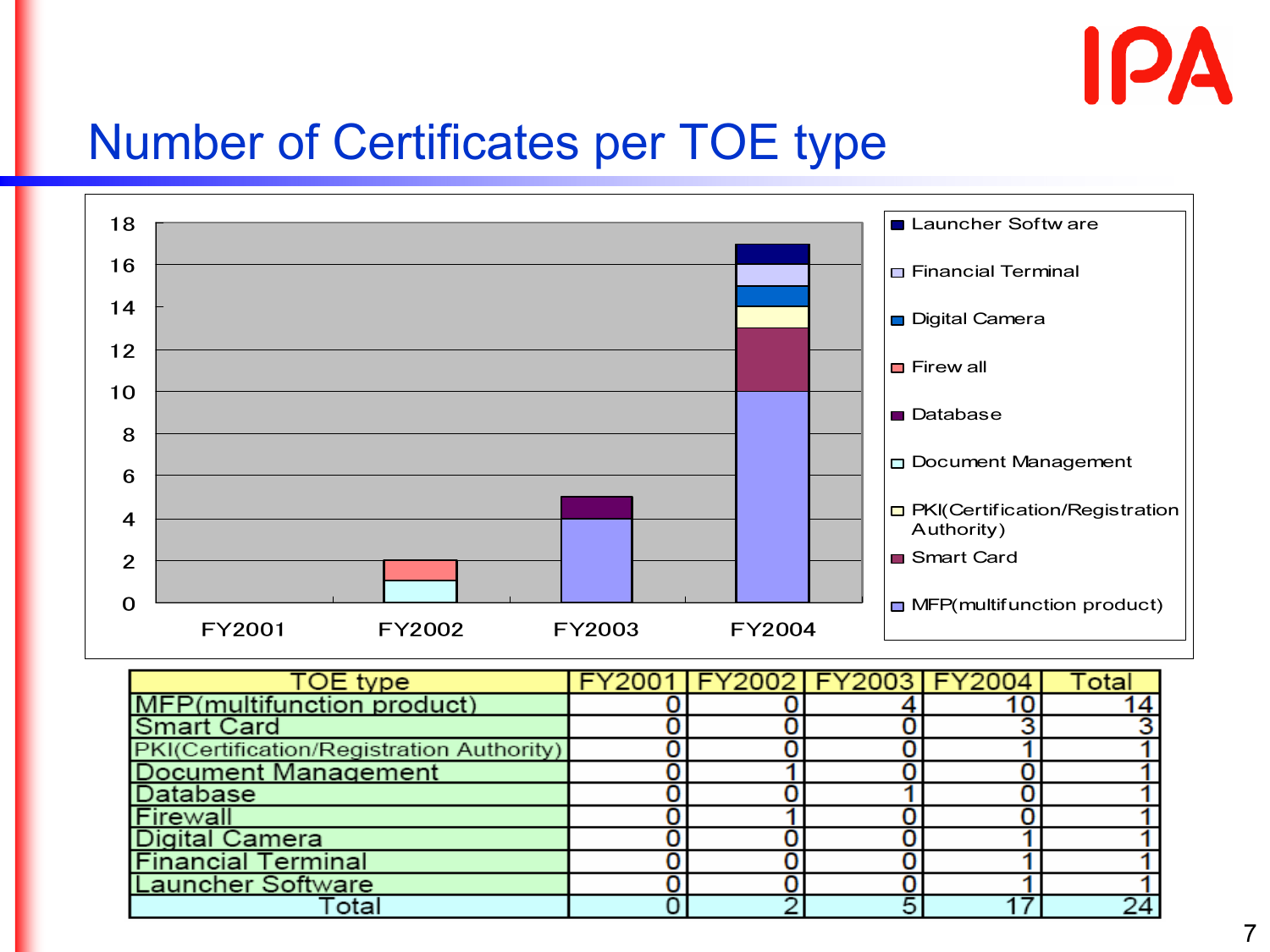## Evaluation Assurance Level (EAL) of Certification Products



(As of March, 2005)

|                  | <b>Principal evaluation evidences</b>                       |
|------------------|-------------------------------------------------------------|
| EAL1             | Functional specification, Guidance documents                |
| EAL <sub>2</sub> | High-level design, Functional tests, Vulnerability analysis |
| EAL <sub>3</sub> | Development security                                        |
| EAL4             | Low-level design (a part of source code), Development tools |

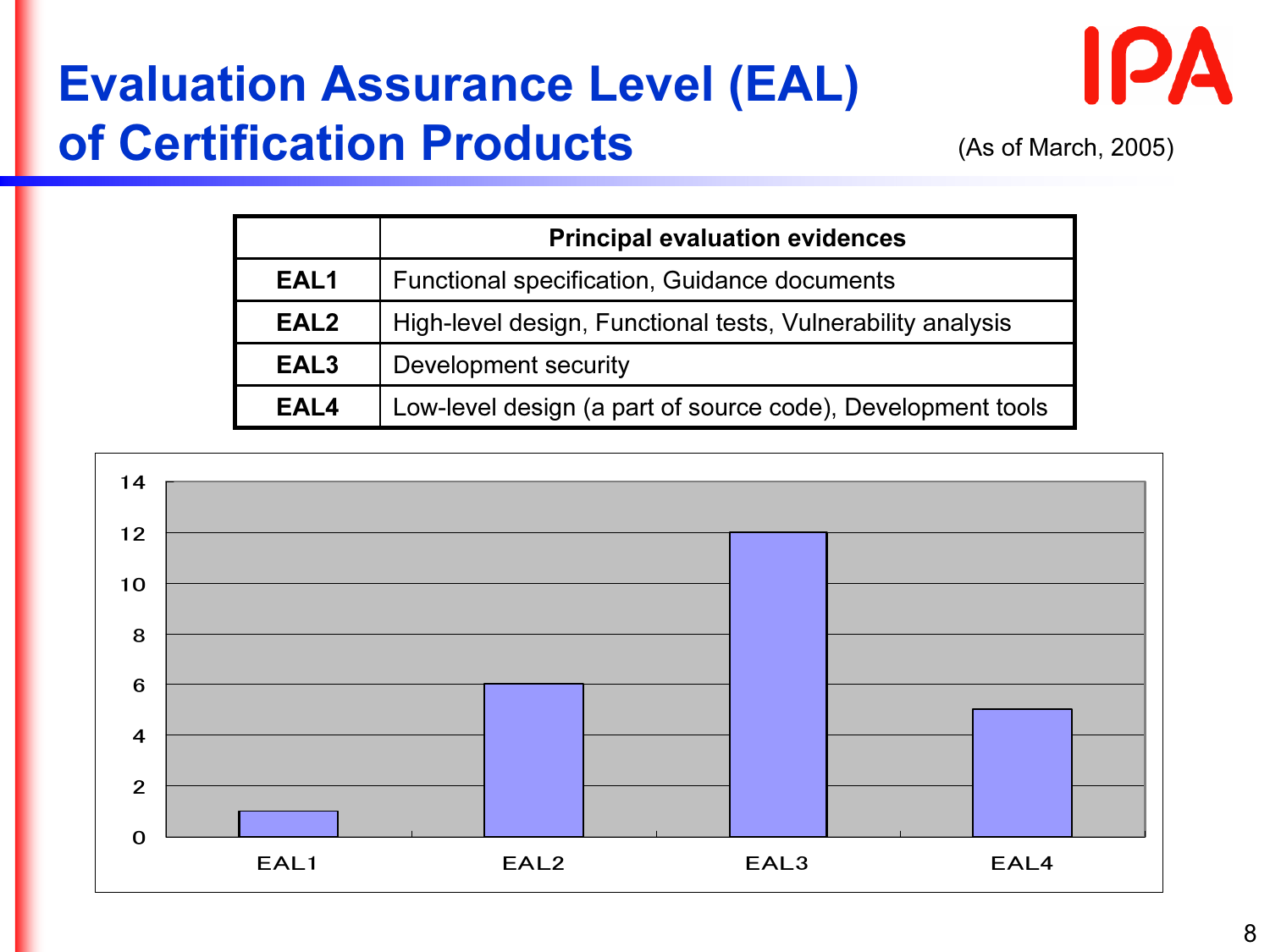

## Number of ST Confirmations per TOE type

MFP(multifunction product)

Total



0

 $\Omega$ 

0

3

 $\bf{0}$ 

6

15

24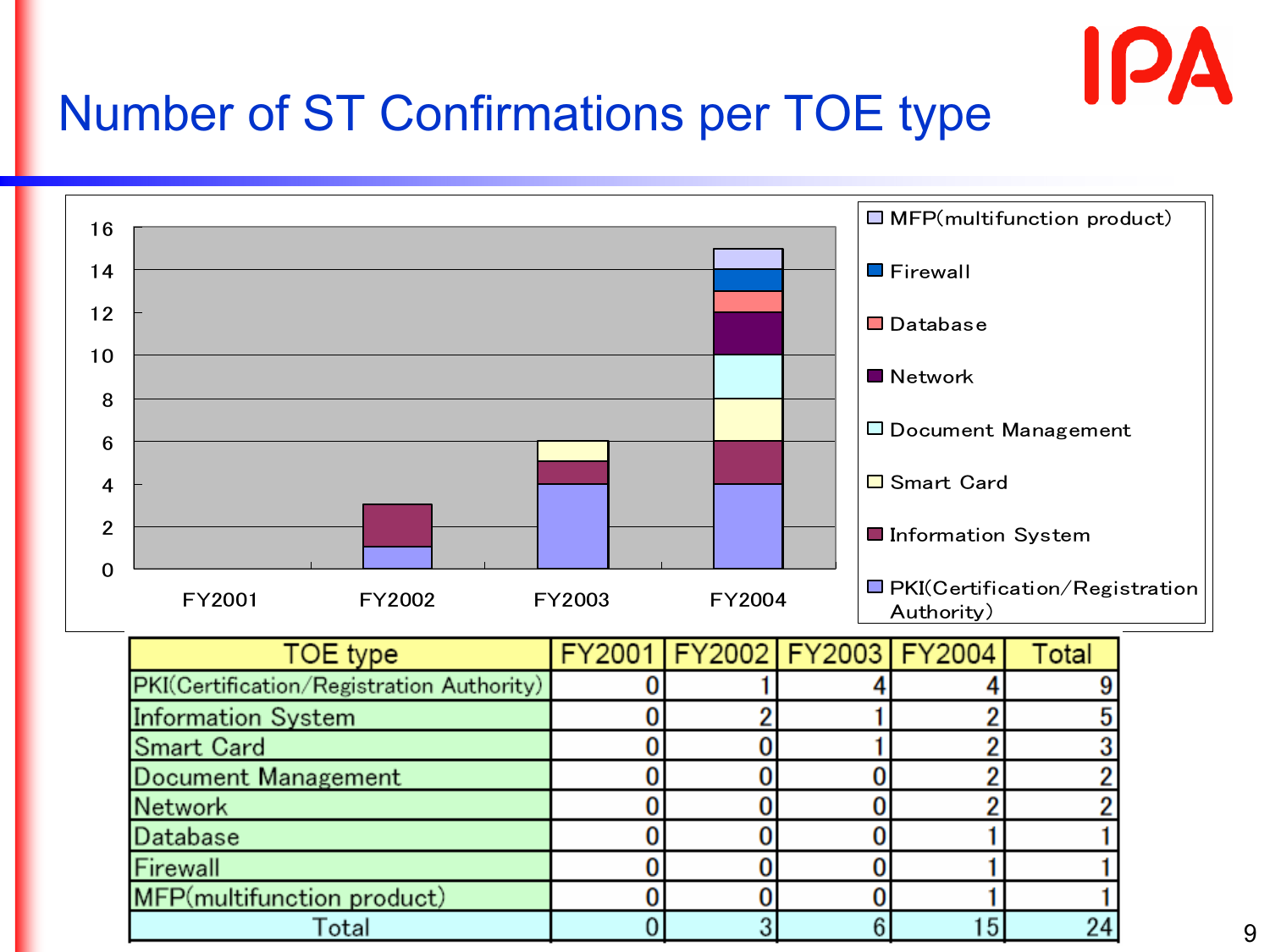

# Promotion (1)

 $\blacktriangleright$ Education course

The following courses was held a total of 10 times, and attendants totaled 420 In FY2004.

- CC introduction
- a an Production of ST
- Production of evaluation evidence
- $\blacksquare$ JISEC Scheme
- $\blacktriangleright$  Information service
	- $\blacklozenge$  Technical document
		- Guide for production of ST
		- $\blacksquare$ Investigation report of security evaluation in connection with hardware
		- Case study in IT security evaluation and certification, and so on
	- $\blacklozenge$  Sample ST
		- $\blacksquare$ JISEC smartcard ST
		- $\blacksquare$ ST for the operational information system (in developing)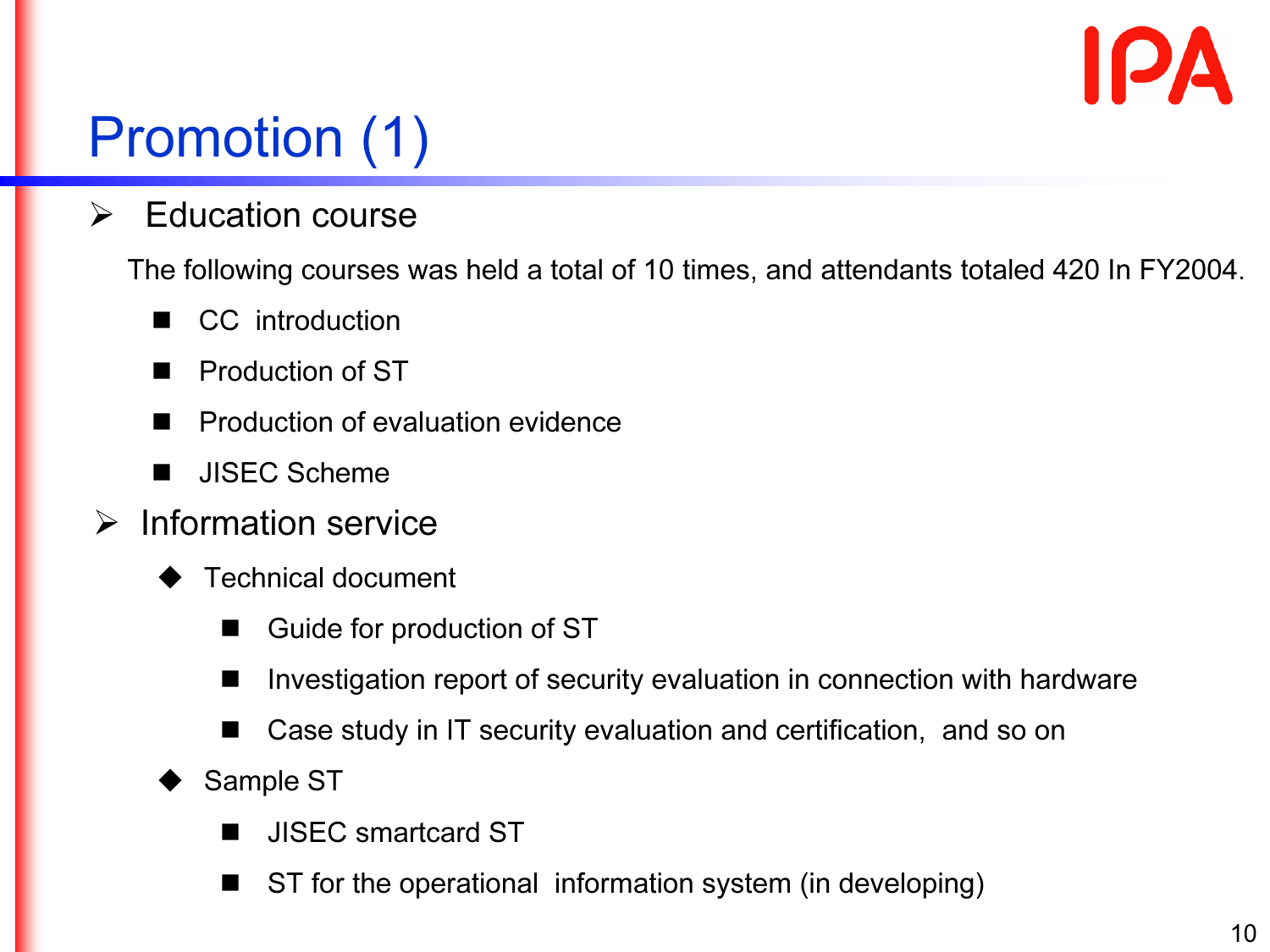

# Promotion (2)

 $\blacktriangleright$ New Market

Promotion of the CC evaluation to ministries, self-governing bodies, venders, users, etc.

- $\blacksquare$ **Smartcard** 
	- $\blacktriangleright$ ID card, ATM card, Credit card, e-passport, Mobile phone, etc.
- W Operational information system
	- "The Act for Protection of Computer Processed Personal Data" was enforced in April, 2005.
	- $\blacktriangleright$ Awareness for products users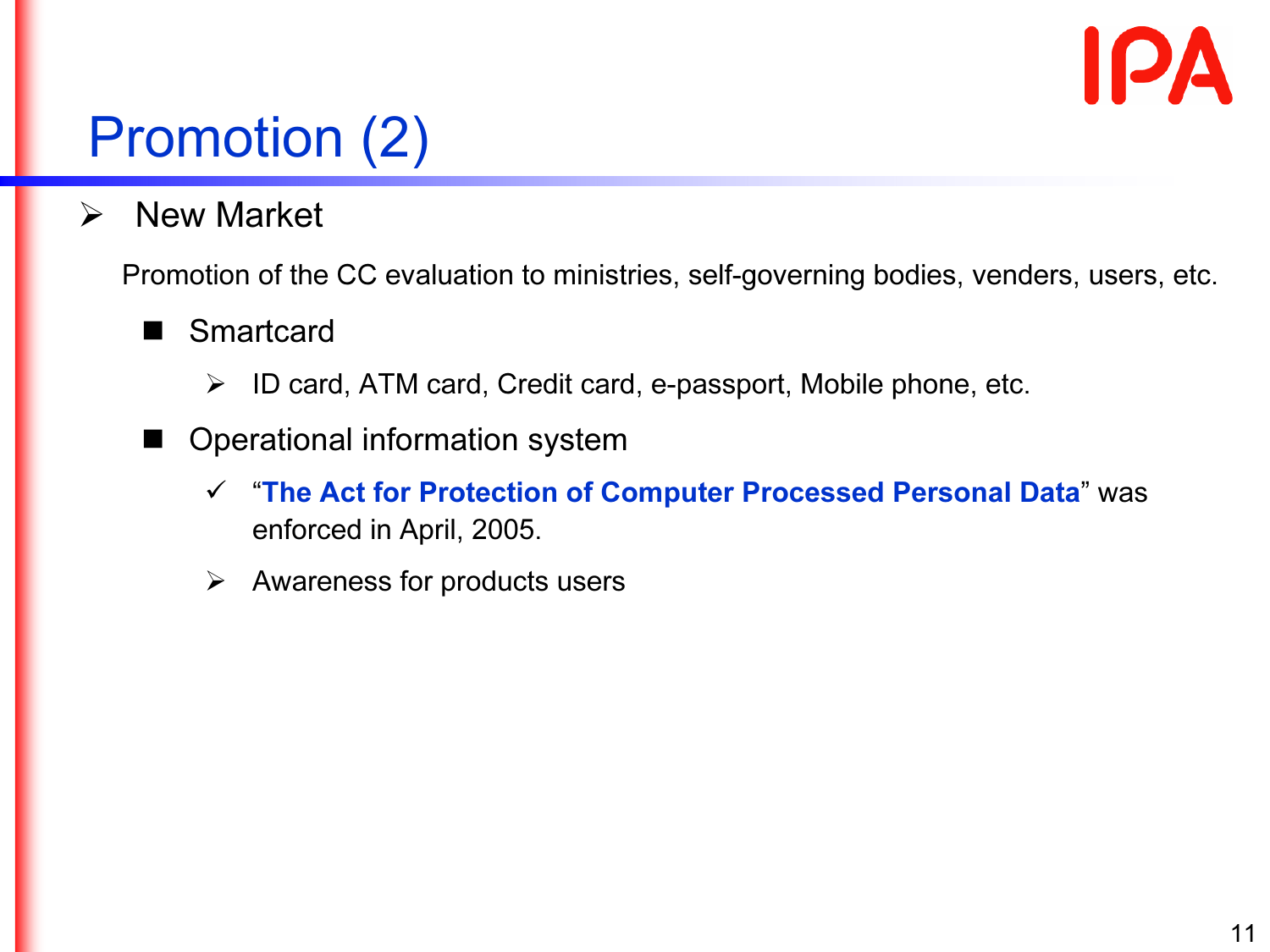

300,000 or more personal information exposed. (The company has noticed this incident by the inquiry from the police.)

Since there is no trace of access from the network, this incident is considered to be a internal crime, but a perpetrator cannot identified.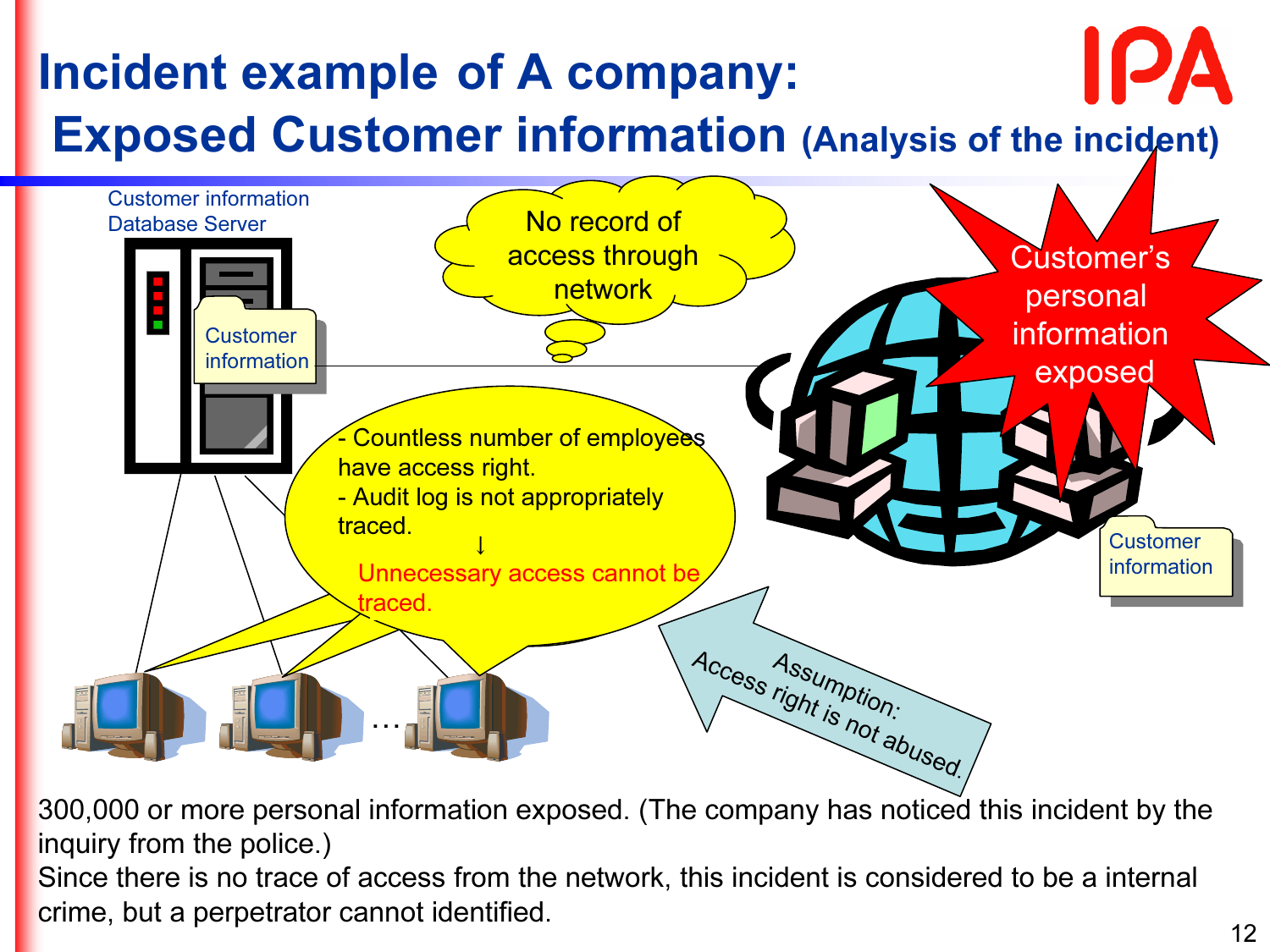#### If CC security evaluation is conducted!

Evaluated ST of the system can define necessary minimum audit log data.